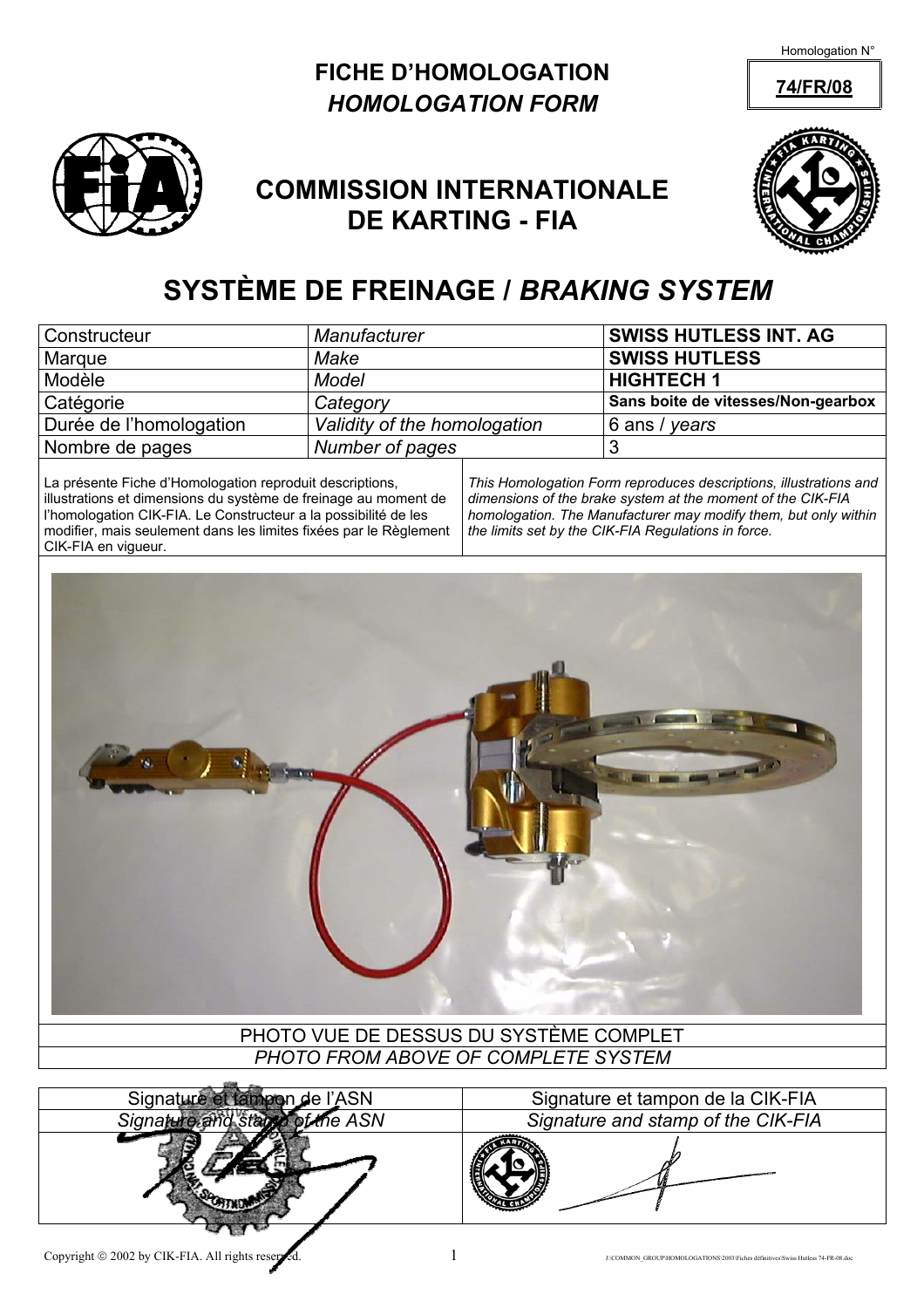#### Homologation N°

**74/FR/08**



**Le dessin technique doit montrer : Maître-cylindre, tuyaux, étriers, plaquettes et disques**  *The technical drawing must show the following: Master-cylinder, lines, calipers, pads and discs*

| $N^{\circ}$    | <b>DÉSIGNATION</b>             | <b>DESIGNATION</b>        | Référence catalogue           |
|----------------|--------------------------------|---------------------------|-------------------------------|
|                |                                |                           | Catalogue reference<br>number |
| 1              | Pince de frein                 | Brake caliper             | SH 180.021                    |
| $\overline{2}$ | Plaquette de frein             | Brake pads                | SH 151.610                    |
| 3              | Disque frein arriere           | Brake disc rear           | SH 150.030                    |
| 4              | Kit tuyaux                     | <b>Brake lines</b>        | SH 179.040                    |
| 5              | Piston prince de frein arriere | Piston rear brake caliper | SH 180.690                    |
| 6              | Pompe de frein                 | Brake pump                | SH 178.000                    |
|                | Piston cylindre de frein       | Piston brake cylinder     | SH 178.180                    |
|                |                                |                           |                               |
|                |                                |                           |                               |
|                |                                |                           |                               |
|                |                                |                           |                               |
|                |                                |                           |                               |